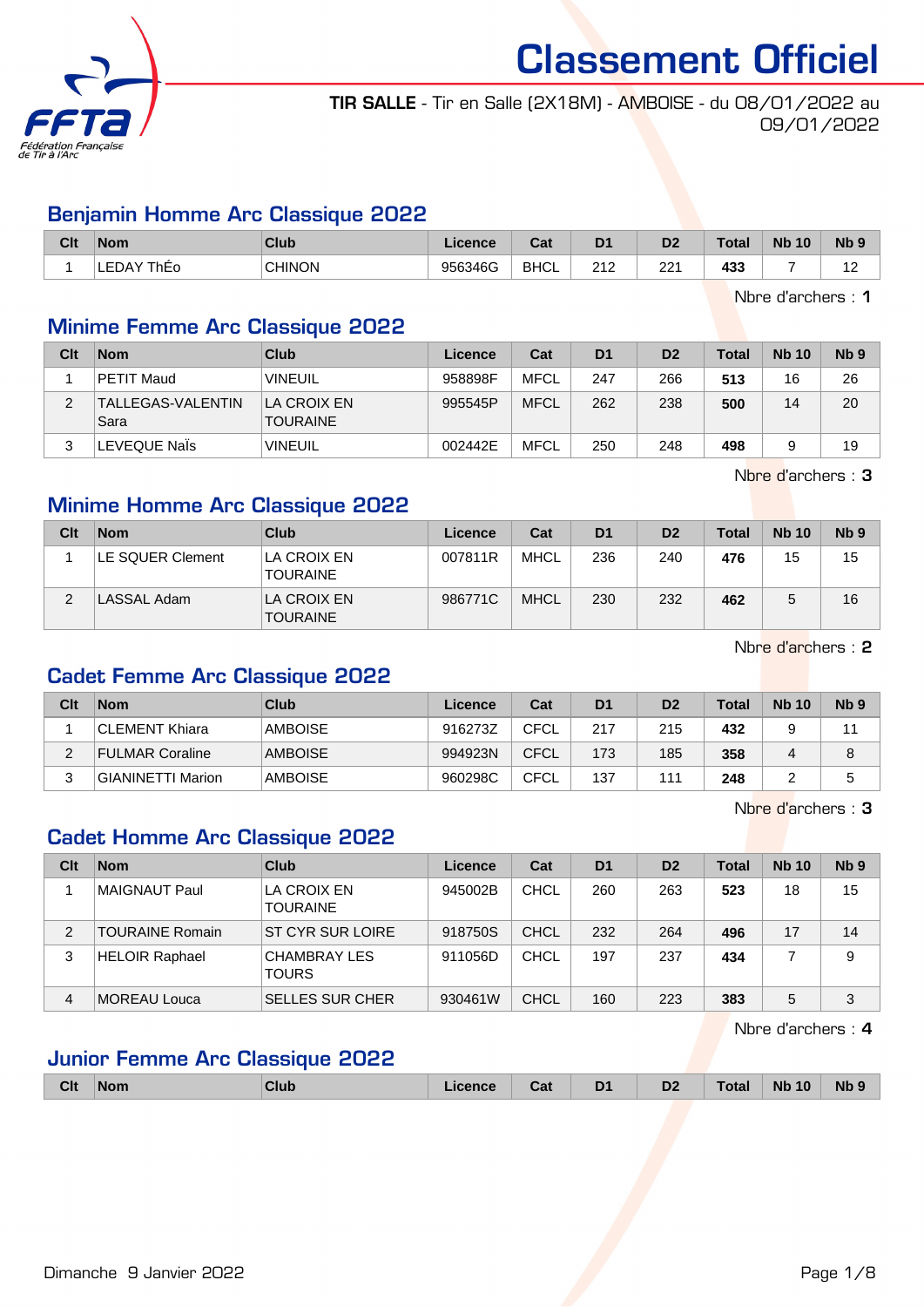

TIR SALLE - Tir en Salle (2X18M) - AMBOISE - du 08/01/2022 au 09/01/2022

#### Junior Femme Arc Classique 2022 (Suite)

| Clt | <b>Nom</b>             | Club                           | Licence | Cat         | D <sub>1</sub> | D <sub>2</sub> | <b>Total</b> | <b>Nb 10</b> | N <sub>b</sub> <sub>9</sub> |
|-----|------------------------|--------------------------------|---------|-------------|----------------|----------------|--------------|--------------|-----------------------------|
|     | <b>SUTTON Ilona</b>    | LA CROIX EN<br><b>TOURAINE</b> | 944998X | <b>JFCL</b> | 233            | 267            | 500          | 15           | 18                          |
| C   | <b>FOUQUET Heloise</b> | <b>AMBOISE</b>                 | 936916M | <b>JFCL</b> | 204            | 201            | 405          |              | 10 <sup>°</sup>             |

Nbre d'archers : 2

#### Junior Homme Arc Classique 2022

| Clt            | <b>Nom</b>               | <b>Club</b>                  | <b>Licence</b> | Cat         | D <sub>1</sub> | D <sub>2</sub> | <b>Total</b> | <b>Nb 10</b> | Nb <sub>9</sub> |
|----------------|--------------------------|------------------------------|----------------|-------------|----------------|----------------|--------------|--------------|-----------------|
| 1              | LEBOT EloÏm              | <b>ST AVERTIN</b>            | 861404J        | <b>JHCL</b> | 277            | 272            | 549          | 26           | 23              |
| 2              | <b>MAUROY Clement</b>    | ST CYR SUR LOIRE             | 811402J        | <b>JHCL</b> | 270            | 273            | 543          | 17           | 32              |
| 3              | JULIEN Jerome            | <b>CHAMBRAY LES</b><br>TOURS | 813171G        | <b>JHCL</b> | 273            | 269            | 542          | 18           | 24              |
| $\overline{4}$ | <b>HELOIR Quentin</b>    | <b>CHAMBRAY LES</b><br>TOURS | 811413W        | <b>JHCL</b> | 255            | 269            | 524          | 18           | 23              |
| 5              | <b>MONJALON Corentin</b> | <b>CHAMBRAY LES</b><br>TOURS | 887721P        | <b>JHCL</b> | 261            | 260            | 521          | 21           | 27              |
| 6              | <b>FAGHEON Yoann</b>     | LA CROIX EN<br>TOURAINE      | 868274B        | <b>JHCL</b> | 263            | 256            | 519          | 11           | 26              |
| 7              | <b>VEDIS Noa</b>         | VINEUIL                      | 913258X        | <b>JHCL</b> | 249            | 225            | 474          | 10           | 18              |
| 8              | <b>GUILLOUX Gwendal</b>  | <b>AMBOISE</b>               | 867542F        | <b>JHCL</b> | 217            | 244            | 461          | 6            | 22              |
| 9              | <b>NEVEU Pierre</b>      | <b>AMBOISE</b>               | 938473E        | <b>JHCL</b> | 162            | 163            | 325          | 4            | 3               |

Nbre d'archers : 9

#### Senior 1 Femme Arc Classique 2022

| Clt | <b>Nom</b>             | Club           | icence<br>-16 | ⊶ ∼<br>ua                           | D <sub>1</sub> | D <sub>2</sub>         | Total | <b>N<sub>b</sub></b><br>10 | <b>N<sub>b</sub></b> |
|-----|------------------------|----------------|---------------|-------------------------------------|----------------|------------------------|-------|----------------------------|----------------------|
|     | <b>MORIN</b><br>Rachel | <b>AMBOISE</b> | 135L<br>857   | $O(10^{-11})$<br>' ⊢<br>◡∟<br>ا ا ت | 215            | $\sim$<br>ں اے<br>____ | 428   |                            | .                    |

Nbre d'archers : 1

#### Senior 1 Homme Arc Classique 2022

| Clt            | <b>Nom</b>                   | <b>Club</b>                         | Licence | Cat                | D <sub>1</sub> | D <sub>2</sub> | <b>Total</b> | <b>Nb 10</b> | Nb <sub>9</sub> |
|----------------|------------------------------|-------------------------------------|---------|--------------------|----------------|----------------|--------------|--------------|-----------------|
| 1              | <b>LELLOUCHE Maxime</b>      | <b>ST AVERTIN</b>                   | 610636K | S <sub>1</sub> HCL | 277            | 281            | 558          | 31           | 20              |
| 2              | <b>DUBOIS Gaetan</b>         | <b>ST AVERTIN</b>                   | 457528N | S <sub>1</sub> HCL | 276            | 275            | 551          | 23           | 26              |
| 3              | <b>ROBIN Valentin</b>        | CARQUEFOU                           | 958996M | S <sub>1</sub> HCL | 270            | 276            | 546          | 24           | 22              |
| $\overline{4}$ | <b>HENAULT Alexandre</b>     | ST CYR SUR LOIRE                    | 742094Z | S1HCL              | 261            | 263            | 524          | 15           | 23              |
| 5              | <b>VILLIN Pierrick</b>       | <b>AMBOISE</b>                      | 662609C | S <sub>1</sub> HCL | 241            | 251            | 492          | 6            | 21              |
| 6              | <b>BONNEAU Adrien</b>        | <b>JOUE LES TOURS</b>               | 439089W | S <sub>1</sub> HCL | 238            | 250            | 488          | 10           | 23              |
| $\overline{7}$ | <b>DESCHAMPS Jimmy</b>       | <b>CHAMBRAY LES</b><br><b>TOURS</b> | 745655V | S <sub>1</sub> HCL | 238            | 249            | 487          | 9            | 16              |
| 8              | <b>PRIEUR Pierre Clement</b> | BLOIS A.D.A.                        | 982002U | S <sub>1</sub> HCL | 234            | 238            | 472          | 5            | 18              |
| 9              | <b>JOLLET Aymeric</b>        | <b>LOCHES</b>                       | 830071B | S <sub>1</sub> HCL | 233            | 221            | 454          | 7            | 18              |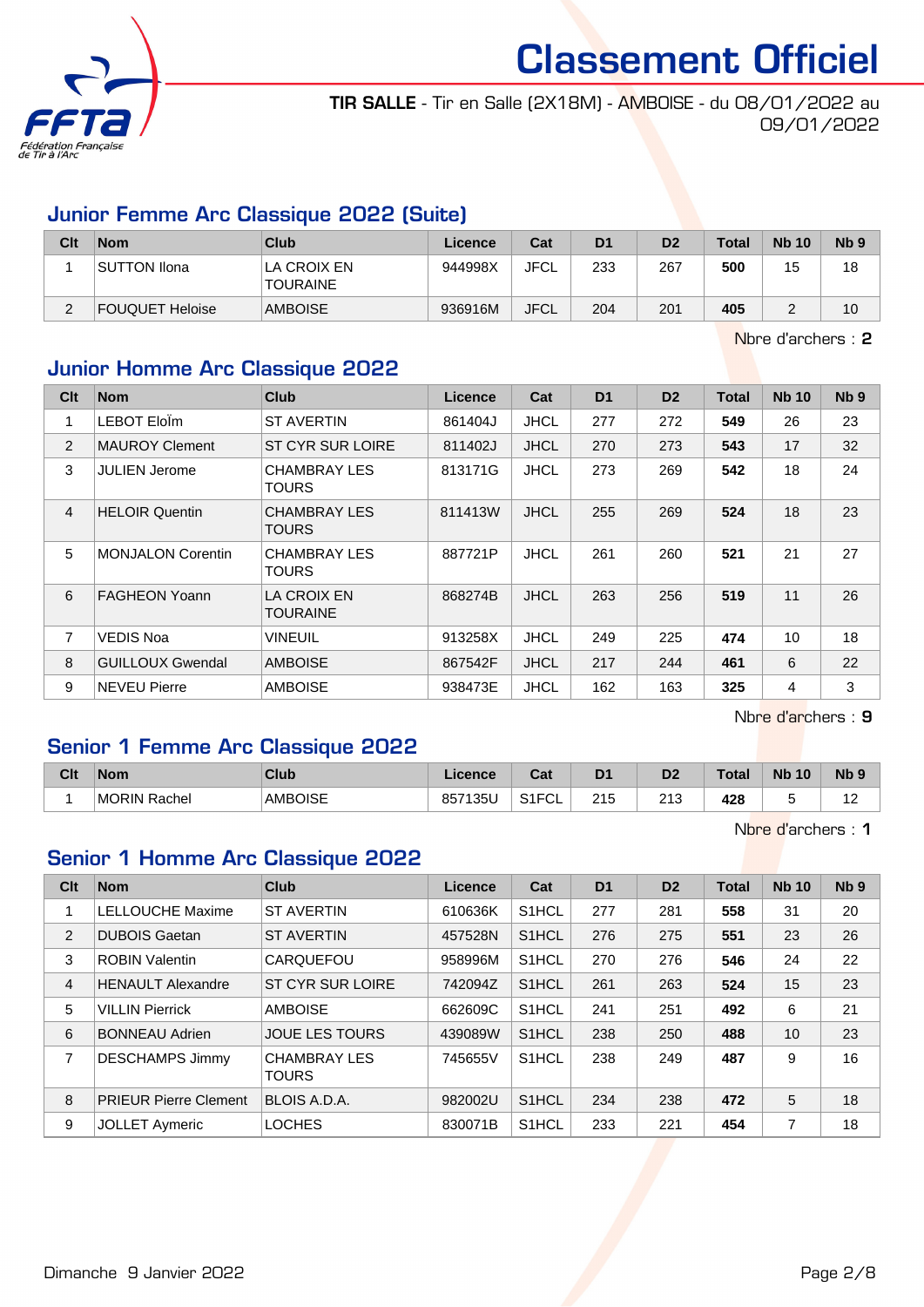

TIR SALLE - Tir en Salle (2X18M) - AMBOISE - du 08/01/2022 au 09/01/2022

#### Senior 1 Homme Arc Classique 2022 (Suite)

| Clt                  | <b>Nom</b>           | <b>Club</b>  | cence   | $P - 1$<br>sal | D <sub>1</sub> | D <sub>2</sub> | <b>Total</b> | <b>N<sub>b</sub></b><br>10 | <b>Nb</b> |
|----------------------|----------------------|--------------|---------|----------------|----------------|----------------|--------------|----------------------------|-----------|
| 10 <sup>1</sup><br>◟ | <b>SIMONIN Katin</b> | BLOIS A.D.A. | 788881E | S1HCL          | 129            | 129            | 258          |                            |           |

Nbre d'archers : 10

## Senior 2 Femme Arc Classique 2022

| Clt            | <b>Nom</b>               | <b>Club</b>                           | Licence | Cat                | D <sub>1</sub> | D <sub>2</sub> | <b>Total</b> | <b>Nb 10</b> | N <sub>b</sub> <sub>9</sub> |
|----------------|--------------------------|---------------------------------------|---------|--------------------|----------------|----------------|--------------|--------------|-----------------------------|
|                | <b>SUTTON Severine</b>   | LA CROIX EN<br><b>TOURAINE</b>        | 971437K | S <sub>2</sub> FCL | 265            | 265            | 530          | 19           | 20                          |
| 2              | <b>GALAND Caroline</b>   | <b>LA CROIX EN</b><br><b>TOURAINE</b> | 946770Y | S <sub>2</sub> FCL | 254            | 247            | 501          | 16           | 15                          |
| 3              | <b>PARENT Corinne</b>    | <b>SELLES SUR CHER</b>                | 424726J | S <sub>2</sub> FCL | 261            | 236            | 497          | 10           | 19                          |
| $\overline{4}$ | <b>TOUZARD Valerie</b>   | <b>CHINON</b>                         | 905307E | S <sub>2</sub> FCL | 250            | 239            | 489          | 8            | 19                          |
| 5              | <b>LEGER Sandrine</b>    | <b>AMBOISE</b>                        | 960560M | S <sub>2</sub> FCL | 243            | 242            | 485          | 10           | 20                          |
| 6              | <b>ALDRIN Sandrine</b>   | <b>MONTBAZON</b>                      | 910805F | S <sub>2</sub> FCL | 245            | 231            | 476          | 9            | 20                          |
| 7              | <b>GAUTIER Graziella</b> | <b>JOUE LES TOURS</b>                 | 769693Y | S <sub>2</sub> FCL | 196            | 229            | 425          | 6            | 11                          |
| 8              | <b>PUYJALON Jessica</b>  | <b>AMBOISE</b>                        | 916284L | S <sub>2</sub> FCL | 178            | 179            | 357          |              | 11                          |
| 9              | <b>BODZIOCH Nathalie</b> | <b>AMBOISE</b>                        | 006168E | S <sub>2</sub> FCL | 129            | 133            | 262          |              | 5                           |

Nbre d'archers : 9

#### Senior 2 Homme Arc Classique 2022

| Clt             | <b>Nom</b>                 | Club                           | Licence | Cat                | D <sub>1</sub> | D <sub>2</sub> | <b>Total</b> | <b>Nb 10</b> | N <sub>b</sub> <sub>9</sub> |
|-----------------|----------------------------|--------------------------------|---------|--------------------|----------------|----------------|--------------|--------------|-----------------------------|
| 1               | <b>LETISSIER Guillaume</b> | <b>ST AVERTIN</b>              | 331314Z | S2HCL              | 279            | 275            | 554          | 28           | 20                          |
| $\overline{2}$  | <b>METAYER Jerome</b>      | <b>ST AVERTIN</b>              | 898287Z | S2HCL              | 274            | 268            | 542          | 15           | 35                          |
| 3               | <b>MAIGNAUT Fabien</b>     | <b>LA CROIX EN</b><br>TOURAINE | 966271V | S2HCL              | 262            | 264            | 526          | 18           | 24                          |
| $\overline{4}$  | <b>NISSERON Nicolas</b>    | <b>LOCHES</b>                  | 947568R | S2HCL              | 255            | 268            | 523          | 13           | 27                          |
| 5               | <b>GUYARD Philippe</b>     | AMBOISE                        | 887319C | S <sub>2</sub> HCL | 254            | 265            | 519          | 22           | $12 \overline{ }$           |
| 6               | <b>EL MABROUK Ramzi</b>    | <b>ST AVERTIN</b>              | 947694C | S <sub>2</sub> HCL | 261            | 255            | 516          | 15           | 17                          |
| $\overline{7}$  | <b>GOUYETTE Damien</b>     | <b>ST AVERTIN</b>              | 912266U | S <sub>2</sub> HCL | 260            | 248            | 508          | 13           | 25                          |
| 8               | <b>MOULINS Alexis</b>      | <b>MONTBAZON</b>               | 870227Z | S2HCL              | 241            | 264            | 505          | 9            | 29                          |
| 9               | <b>DRABIK Olivier</b>      | <b>CHAMBRAY LES</b><br>TOURS   | 749808J | S2HCL              | 263            | 239            | 502          | 15           | 17                          |
| 10 <sup>°</sup> | <b>LEDAY David</b>         | <b>CHINON</b>                  | 626611Z | S2HCL              | 260            | 241            | 501          | 12           | 22                          |
| 11              | <b>LANDOIS Nicolas</b>     | <b>AMBOISE</b>                 | 887329N | S <sub>2</sub> HCL | 251            | 250            | 501          | 11           | 18                          |
| 12              | <b>VALENTE Carlos</b>      | <b>SELLES SUR CHER</b>         | 791346J | S <sub>2</sub> HCL | 249            | 249            | 498          | 9            | 25                          |
| 13              | <b>PERALTA Bastien</b>     | <b>MONTBAZON</b>               | 979505E | S2HCL              | 259            | 238            | 497          | 12           | 22                          |
| 14              | <b>CARROIS Laurent</b>     | <b>BLOIS A.D.A.</b>            | 662166W | S2HCL              | 261            | 236            | 497          | 10           | 21                          |
| 15              | <b>SUTTON Thierry</b>      | LA CROIX EN<br>TOURAINE        | 971438L | S2HCL              | 234            | 249            | 483          | 6            | 15                          |
| 16              | <b>GUILLOUX Frederic</b>   | <b>AMBOISE</b>                 | 914888U | S2HCL              | 245            | 230            | 475          | 12           | 12                          |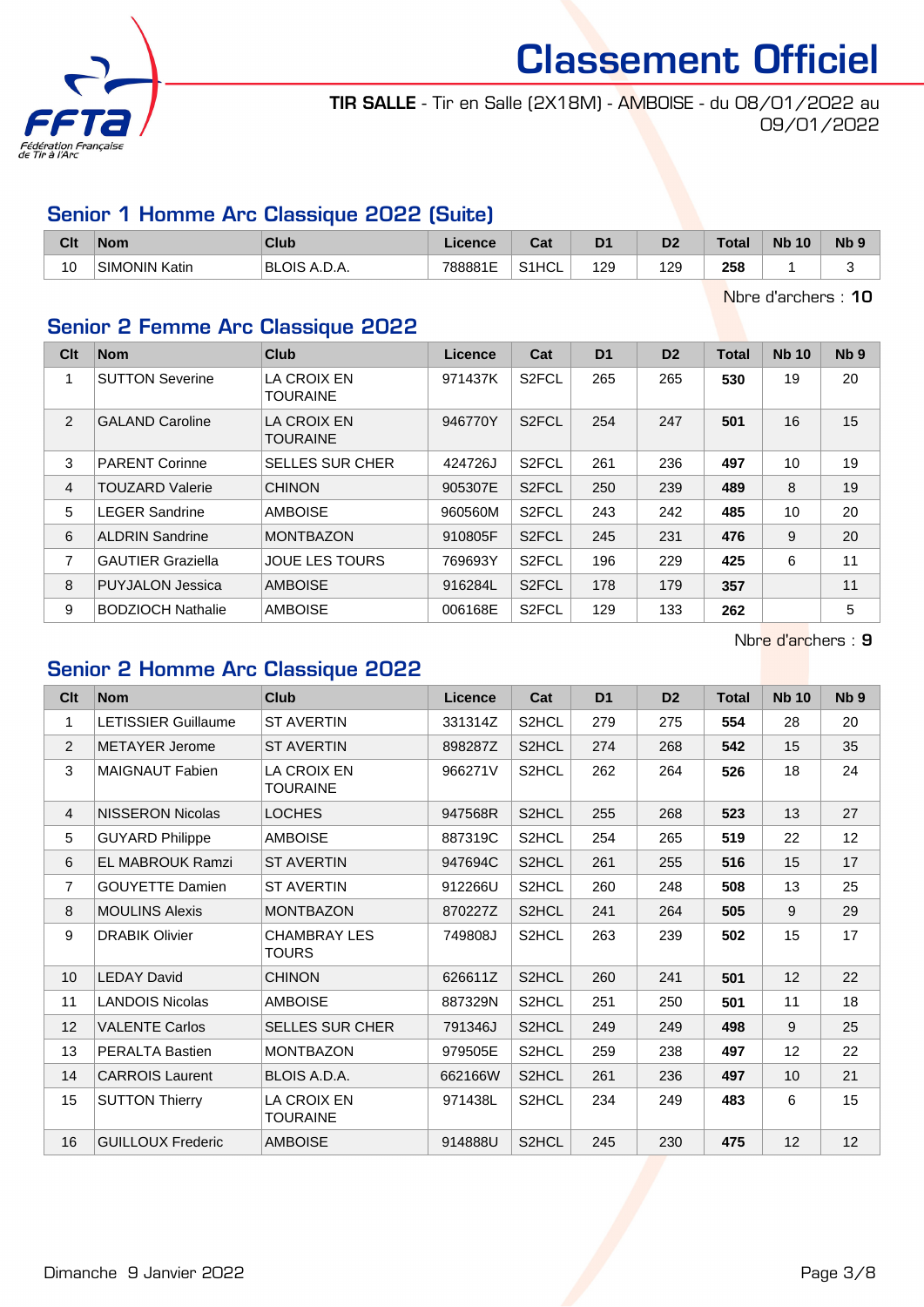

TIR SALLE - Tir en Salle (2X18M) - AMBOISE - du 08/01/2022 au 09/01/2022

#### Senior 2 Homme Arc Classique 2022 (Suite)

| Clt | <b>Nom</b>            | <b>Club</b>             | Licence | Cat                | D <sub>1</sub> | D <sub>2</sub> | <b>Total</b> | <b>Nb 10</b> | N <sub>b</sub> <sub>9</sub> |
|-----|-----------------------|-------------------------|---------|--------------------|----------------|----------------|--------------|--------------|-----------------------------|
| 17  | MILLON Mickael        | <b>CHINON</b>           | 797734C | S <sub>2</sub> HCL | 234            | 234            | 468          | 15           | 12                          |
| 18  | LE LAIS Frederic      | <b>CHOUZY SUR CISSE</b> | 925725Y | S <sub>2</sub> HCL | 223            | 236            | 459          | 8            | 13                          |
| 19  | <b>FRANCOIS Joel</b>  | <b>ST AVERTIN</b>       | 808162M | S <sub>2</sub> HCL | 225            | 226            | 451          | 4            | 14                          |
| 20  | <b>ENOIR Philippe</b> | <b>LOCHES</b>           | 712109G | S <sub>2</sub> HCL | 211            | 230            | 441          | 5            | 12                          |
| 21  | MOREAU Cyril          | <b>SELLES SUR CHER</b>  | 969305T | S <sub>2</sub> HCL | 122            | 79             | 201          |              | 3                           |

Nbre d'archers : 21

### Senior 3 Femme Arc Classique 2022

| Clt | <b>Nom</b>      | Club                  | Licence | Cat   | D <sub>1</sub> | D2  | <b>Total</b> | <b>Nb 10</b> | N <sub>b</sub> <sub>9</sub> |
|-----|-----------------|-----------------------|---------|-------|----------------|-----|--------------|--------------|-----------------------------|
|     | OLIVIER Lvsiane | <b>MONTBAZON</b>      | 683955E | S3FCL | 248            | 232 | 480          | 10           | 18                          |
|     | PETIT Odile     | <b>JOUE LES TOURS</b> | 368139B | S3FCL | 250            | 222 | 472          |              |                             |

Nbre d'archers : 2

#### Senior 3 Homme Arc Classique 2022

| Clt | <b>Nom</b>                 | Club                                  | Licence | Cat   | D <sub>1</sub> | D <sub>2</sub> | <b>Total</b> | <b>Nb 10</b>   | Nb <sub>9</sub> |
|-----|----------------------------|---------------------------------------|---------|-------|----------------|----------------|--------------|----------------|-----------------|
|     | DUMOLIE Jean-Michel        | <b>PERIGNY</b>                        | 608117X | S3HCL | 267            | 260            | 527          | 21             | 18              |
| 2   | <b>GUILLEMINOT Herve</b>   | <b>ST AVERTIN</b>                     | 842951B | S3HCL | 248            | 254            | 502          | 11             | 14              |
| 3   | <b>PANETIER Dominique</b>  | ST CYR SUR LOIRE                      | 629493G | S3HCL | 250            | 238            | 488          | 8              | 20              |
| 4   | <b>OLIVIER Thierry</b>     | <b>MONTBAZON</b>                      | 665777W | S3HCL | 232            | 251            | 483          | 12             | 18              |
| 5   | <b>LEBERT Jean Maurice</b> | <b>MONTLOUIS-SUR-</b><br><b>LOIRE</b> | 830747L | S3HCL | 214            | 228            | 442          | 3              | 19              |
| 6   | <b>PUYJALON Patrice</b>    | <b>AMBOISE</b>                        | 933607R | S3HCL | 220            | 218            | 438          | 6              | $\overline{7}$  |
| 7   | <b>LAMUR Andre</b>         | <b>LOCHES</b>                         | 888105G | S3HCL | 66             | 194            | 260          | $\overline{2}$ | 6               |

Nbre d'archers : 7

#### Cadet Femme Arc à Poulies 2022

| Clt | <b>Nom</b>  | Club                                | Licence | Cat         | D1  | D <sub>2</sub> | <b>Total</b> | <b>Nb 10</b> | N <sub>b</sub> <sub>9</sub> |
|-----|-------------|-------------------------------------|---------|-------------|-----|----------------|--------------|--------------|-----------------------------|
|     | GIRAULT Lea | <b>CHAMBRAY LES</b><br><b>TOURS</b> | 890188W | <b>CFCO</b> | 286 | 286            | 572          | າາ<br>ےں     | 28                          |

Nbre d'archers : 1

#### Cadet Homme Arc à Poulies 2022

| Clt | <b>Nom</b>     | Club                                | Licence | Cat         | D <sub>1</sub> | D <sub>2</sub> | <b>Total</b> | <b>Nb 10</b> | Nb <sub>9</sub> |
|-----|----------------|-------------------------------------|---------|-------------|----------------|----------------|--------------|--------------|-----------------|
|     | NOISETTE Lucas | <b>CHAMBRAY LES</b><br><b>TOURS</b> | 873338F | <b>CHCO</b> | 283            | 286            | 569          | 30           | 29              |
| ົ   | IZOUARD Auxan  | CHAMBRAY LES<br><b>TOURS</b>        | 910095J | <b>CHCO</b> | 277            | 272            | 549          | 13           | 44              |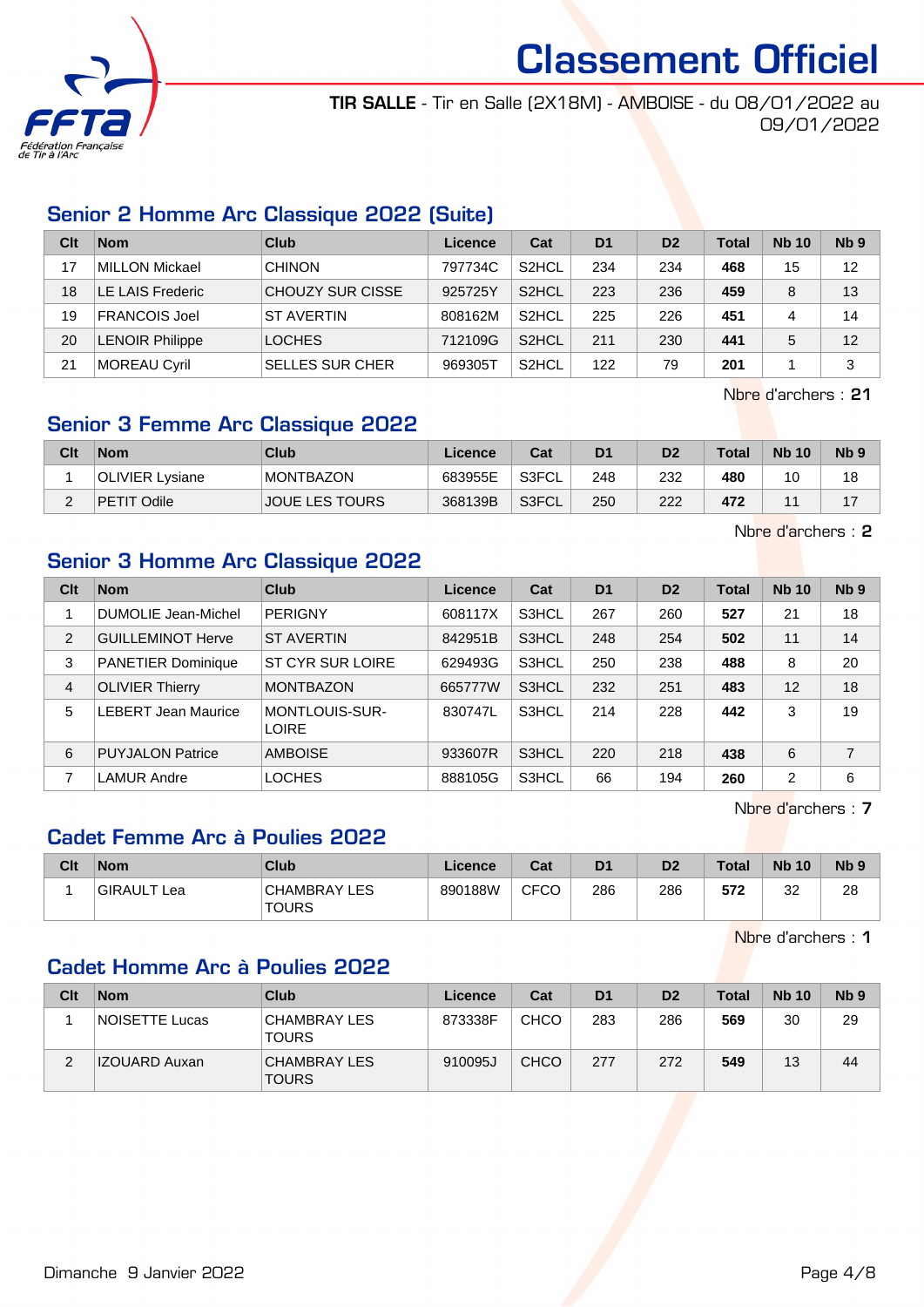

TIR SALLE - Tir en Salle (2X18M) - AMBOISE - du 08/01/2022 au 09/01/2022

#### Cadet Homme Arc à Poulies 2022 (Suite)

| Clt | <b>Nom</b>     | Club                         | Licence | Cat  | D <sub>1</sub> | D <sub>2</sub> | <b>Total</b> | <b>Nb 10</b>  | <b>N<sub>b</sub></b> |
|-----|----------------|------------------------------|---------|------|----------------|----------------|--------------|---------------|----------------------|
|     | BELAAROUI Adam | CHAMBRAY LES<br><b>TOURS</b> | 910092F | CHCO | 260            | 270            | 530          | <u>"</u><br>- | 34                   |

Nbre d'archers : 3

#### Junior Femme Arc à Poulies 2022

| Clt | <b>Nom</b>                | Club                           | Licence | Cat         | D <sub>1</sub> | D <sub>2</sub> | <b>Total</b> | <b>Nb 10</b> | N <sub>b</sub> <sub>9</sub> |
|-----|---------------------------|--------------------------------|---------|-------------|----------------|----------------|--------------|--------------|-----------------------------|
|     | GOUIN-ANDENNAH<br>Estelle | MONTLOUIS-SUR-<br><b>LOIRE</b> | 816149U | <b>JFCO</b> | 283            | 276            | 559          | 20           | 39                          |
| ◠   | GUYARD Melissa            | <b>AMBOISE</b>                 | 938301T | <b>JFCO</b> | 235            | 255            | 490          |              | 28                          |

Nbre d'archers : 2

#### Junior Homme Arc à Poulies 2022

| Clt    | <b>Nom</b>     | Club               | Licence | Cat         | D <sub>1</sub> | D <sub>2</sub> | <b>Total</b> | <b>Nb 10</b> | N <sub>b</sub> <sub>9</sub> |
|--------|----------------|--------------------|---------|-------------|----------------|----------------|--------------|--------------|-----------------------------|
|        | MENARD Luke    | TIR A L'ARC ABILLY | 008407N | <b>JHCO</b> | 293            | 291            | 584          | 44           | 16                          |
| $\sim$ | VIAUVY Antoine | <b>ST AVERTIN</b>  | 830646B | <b>JHCO</b> | 271            | 270            | 541          | 17<br>ل ا    | 35                          |

Nbre d'archers : 2

#### Senior 1 Femme Arc à Poulies 2022

| Clt | <b>Nom</b>     | Club                  | Licence | Cat                | D <sub>1</sub> | D <sub>2</sub> | <b>Total</b> | <b>Nb 10</b> | N <sub>b</sub> <sub>9</sub> |
|-----|----------------|-----------------------|---------|--------------------|----------------|----------------|--------------|--------------|-----------------------------|
|     | DIZIER Adeline | <b>ST AVERTIN</b>     | 777367P | S <sub>1</sub> FCO | 286            | 289            | 575          | 35           | 25                          |
|     | VIAUVY Oceane  | <b>ST AVERTIN</b>     | 705061W | S <sub>1</sub> FCO | 287            | 283            | 570          | 31           | 28                          |
|     | FOUQUET Marine | <b>JOUE LES TOURS</b> | 455501K | S <sub>1</sub> FCO | 282            | 273            | 555          | 20           | 35                          |

Nbre d'archers : 3

#### Senior 1 Homme Arc a Poulies 2022

| Clt | <b>Nom</b>               | Club                                  | Licence | Cat                | D <sub>1</sub> | D <sub>2</sub> | Total | <b>Nb 10</b> | Nb <sub>9</sub> |
|-----|--------------------------|---------------------------------------|---------|--------------------|----------------|----------------|-------|--------------|-----------------|
|     | <b>CAILLEAUD Anthony</b> | ST AVERTIN                            | 676902N | S <sub>1</sub> HCO | 289            | 282            | 571   | 31           | 29              |
|     | <b>TOUZE Boris</b>       | <b>MONTLOUIS-SUR-</b><br><b>LOIRE</b> | 660462U | S <sub>1</sub> HCO | 278            | 276            | 554   | 15           | 44              |
| 3   | <b>THAON Sylvain</b>     | ST AVERTIN                            | 778070D | S <sub>1</sub> HCO | 270            | 267            | 537   | 10           | 40              |
| 4   | <b>PAYS Yohann</b>       | <b>JOUE LES TOURS</b>                 | 028825G | S <sub>1</sub> HCO | 263            | 272            | 535   | 10           | 40              |

Nbre d'archers : 4

#### Senior 2 Femme Arc à Poulies 2022

| Clt | <b>Nom</b>     | Club                           | Licence | Cat                | D <sub>1</sub> | D <sub>2</sub> | <b>Total</b> | <b>Nb 10</b> | N <sub>b</sub> <sub>9</sub> |
|-----|----------------|--------------------------------|---------|--------------------|----------------|----------------|--------------|--------------|-----------------------------|
|     | ADRAST Celine  | MONTLOUIS-SUR-<br><b>LOIRE</b> | 834415Y | S <sub>2</sub> FCO | 266            | 270            | 536          | 10           | 39                          |
|     | ROBIN Patricia | TIR A L'ARC ABILLY             | 996748X | S <sub>2</sub> FCO | 252            | 251            | 503          | 6            | 31                          |

Nbre d'archers : 2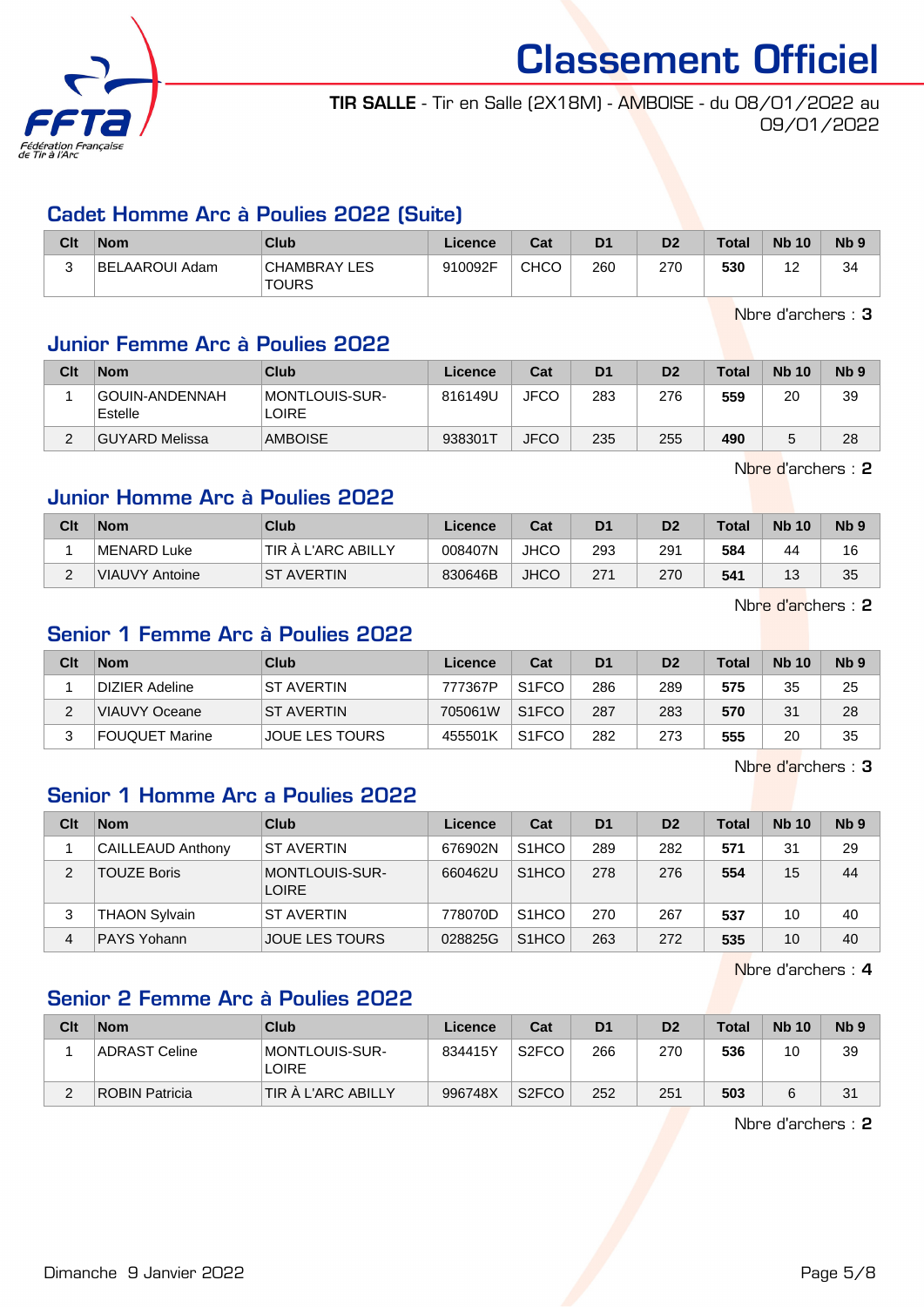

TIR SALLE - Tir en Salle (2X18M) - AMBOISE - du 08/01/2022 au 09/01/2022

#### Senior 2 Homme Arc à Poulies 2022

| <b>Clt</b>     | <b>Nom</b>                  | <b>Club</b>                         | <b>Licence</b> | Cat                | D <sub>1</sub> | D <sub>2</sub> | <b>Total</b> | <b>Nb 10</b>   | Nb <sub>9</sub> |
|----------------|-----------------------------|-------------------------------------|----------------|--------------------|----------------|----------------|--------------|----------------|-----------------|
| 1              | <b>BOISSAU Stephane</b>     | <b>ST AVERTIN</b>                   | 234343W        | S <sub>2</sub> HCO | 289            | 290            | 579          | 39             | 21              |
| $\overline{2}$ | <b>MOREAU Marc</b>          | <b>CHAMBRAY LES</b><br><b>TOURS</b> | 750604Z        | S <sub>2</sub> HCO | 286            | 284            | 570          | 31             | 28              |
| $\mathfrak{S}$ | NOISETTE David              | <b>CHAMBRAY LES</b><br><b>TOURS</b> | 883121P        | S2HCO              | 284            | 282            | 566          | 26             | 34              |
| $\overline{4}$ | VAN DER LINDE Alain         | <b>MONTBAZON</b>                    | 683958H        | S <sub>2</sub> HCO | 278            | 283            | 561          | 24             | 33              |
| 5              | <b>VIAUVY Thierry</b>       | TIR À L'ARC ABILLY                  | 760219A        | S <sub>2</sub> HCO | 279            | 277            | 556          | 20             | 36              |
| 6              | PINGAUD Philippe            | <b>MONTBAZON</b>                    | 958182C        | S2HCO              | 277            | 276            | 553          | 16             | 41              |
| 7              | <b>BOURDON Eric</b>         | <b>MONTBAZON</b>                    | 796421A        | S <sub>2</sub> HCO | 278            | 272            | 550          | 12             | 46              |
| 8              | <b>ROBIN Franck</b>         | TIR À L'ARC ABILLY                  | 958988D        | S2HCO              | 275            | 273            | 548          | 16             | 38              |
| 9              | <b>GALLOT Yves</b>          | <b>CHAMBRAY LES</b><br><b>TOURS</b> | 697710F        | S <sub>2</sub> HCO | 272            | 273            | 545          | 12             | 42              |
| 10             | <b>CHARROIS Thierry</b>     | <b>ST AVERTIN</b>                   | 609664D        | S <sub>2</sub> HCO | 273            | 271            | 544          | 17             | 33              |
| 11             | <b>PAPILLIER Pascal</b>     | MONTLOUIS-SUR-<br><b>LOIRE</b>      | 735525J        | S2HCO              | 271            | 273            | 544          | 13             | 39              |
| 12             | <b>AUGER Emmanuel</b>       | <b>ISSOUDUN</b>                     | 931849E        | S2HCO              | 272            | 269            | 541          | 11             | 41              |
| 13             | <b>RIVRAIS Bruno</b>        | <b>AMBOISE</b>                      | 607589Y        | S <sub>2</sub> HCO | 269            | 269            | 538          | 9              | 42              |
| 14             | <b>GOUIN Pascal</b>         | MONTLOUIS-SUR-<br><b>LOIRE</b>      | 978929D        | S2HCO              | 262            | 269            | 531          | $\overline{7}$ | 38              |
| 15             | <b>CUREAU Philippe</b>      | MONTLOUIS-SUR-<br><b>LOIRE</b>      | 836524R        | S2HCO              | 257            | 272            | 529          | 10             | 35              |
| 16             | <b>GUYARD Philippe</b>      | <b>AMBOISE</b>                      | 887319C        | S <sub>2</sub> HCO | 267            | 260            | 527          | 14             | 37              |
| 17             | <b>NEVEU Joel</b>           | <b>AMBOISE</b>                      | 960564S        | S <sub>2</sub> HCO | 273            | 245            | 518          | 15             | 31              |
| 18             | <b>BAILLARGEAUX Francis</b> | <b>ST CYR SUR LOIRE</b>             | 286204S        | S <sub>2</sub> HCO | 243            | 253            | 496          | 6              | 29              |
| 19             | <b>LECOMTE Joel</b>         | TIR À L'ARC ABILLY                  | 026088G        | S <sub>2</sub> HCO | 233            | 239            | 472          | 4              | 24              |

Nbre d'archers : 19

#### Senior 3 Femme Arc à Poulies 2022

| Clt | <b>Nom</b>              | Club           | Licence        | Cat                       | D <sub>1</sub> | D <sub>2</sub> | Total | <b>N<sub>b</sub></b><br>10 | N <sub>b</sub> <sub>9</sub> |
|-----|-------------------------|----------------|----------------|---------------------------|----------------|----------------|-------|----------------------------|-----------------------------|
|     | 'BILi<br>_ANT Francoise | <b>AMBOISE</b> | 887777A<br>1 N | <b>SSECO</b><br>°∪<br>וטט | 190            | 188            | 378   |                            |                             |

Nbre d'archers : 1

#### Senior 3 Homme Arc à Poulies 2022

| Clt | <b>Nom</b>           | Club                                  | Licence | Cat   | D <sub>1</sub> | D <sub>2</sub> | <b>Total</b> | <b>Nb 10</b> | N <sub>b</sub> <sub>9</sub> |
|-----|----------------------|---------------------------------------|---------|-------|----------------|----------------|--------------|--------------|-----------------------------|
|     | PORTMANN Michel      | <b>ISSOUDUN</b>                       | 361133L | S3HCO | 280            | 284            | 564          | 24           | 36                          |
| ◠   | LAHOREAU Michel      | <b>MONTLOUIS-SUR-</b><br><b>LOIRE</b> | 230660T | S3HCO | 277            | 280            | 557          | 22           | 34                          |
| 3   | <b>LACH Philippe</b> | <b>VINEUIL</b>                        | 596914V | S3HCO | 281            | 274            | 555          | 20           | 35                          |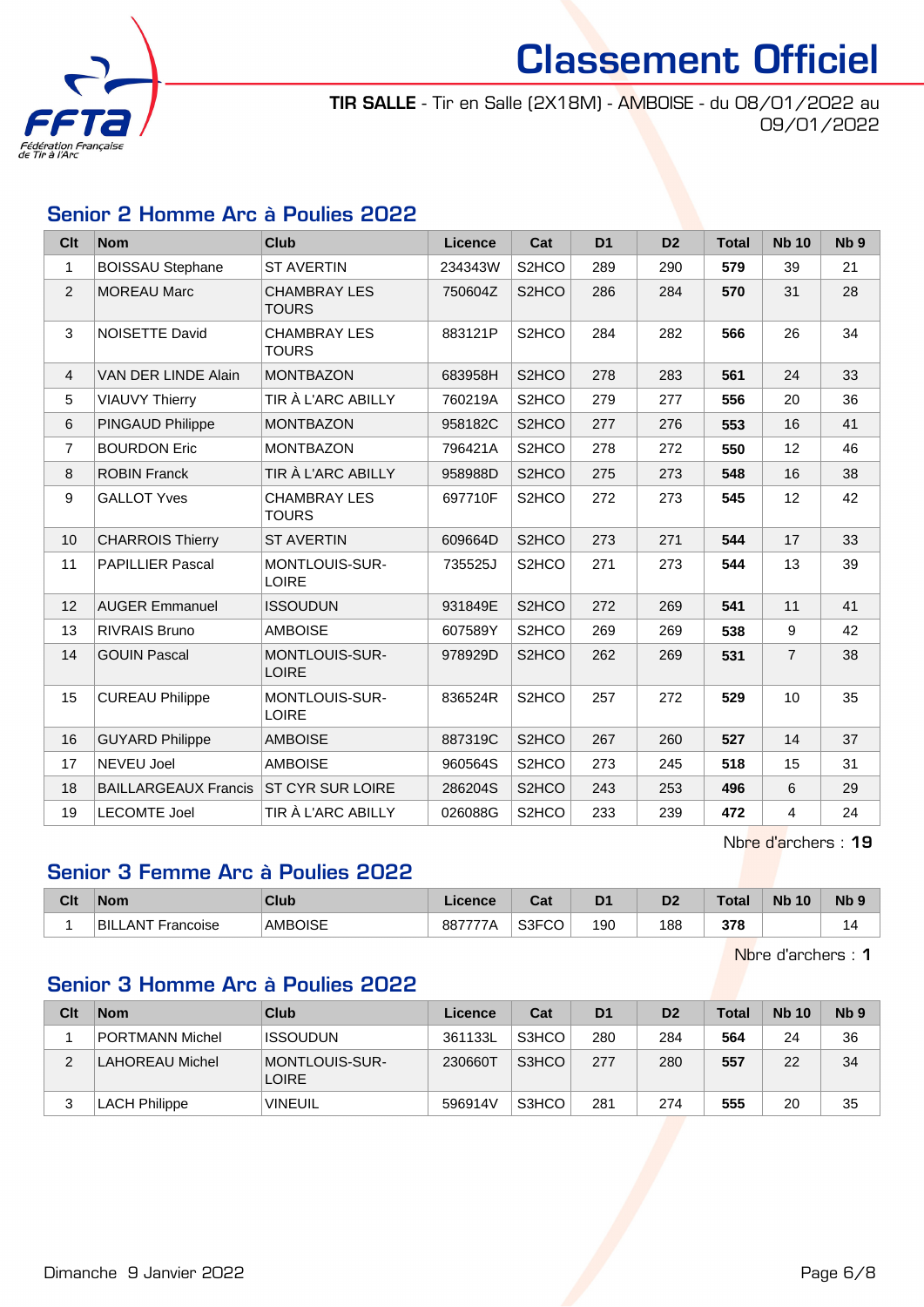

TIR SALLE - Tir en Salle (2X18M) - AMBOISE - du 08/01/2022 au 09/01/2022

#### Senior 3 Homme Arc à Poulies 2022 (Suite)

| Clt | <b>Nom</b>                     | Club                           | Licence | Cat   | D <sub>1</sub> | D <sub>2</sub> | <b>Total</b> | <b>Nb 10</b> | N <sub>b</sub> <sub>9</sub> |
|-----|--------------------------------|--------------------------------|---------|-------|----------------|----------------|--------------|--------------|-----------------------------|
| 4   | <b>RENAULT Philippe</b>        | MONTLOUIS-SUR-<br><b>LOIRE</b> | 314499X | S3HCO | 278            | 271            | 549          | 14           | 42                          |
| 5   | <b>KACHEL Christian</b>        | <b>JOUE LES TOURS</b>          | 769891N | S3HCO | 268            | 272            | 540          | 11           | 41                          |
| 6   | <b>CREPIN Remi</b>             | <b>ST AVERTIN</b>              | 017164G | S3HCO | 267            | 269            | 536          | 9            | 38                          |
| 7   | <b>DELAFOULHOUZE</b><br>Daniel | <b>AMBOISE</b>                 | 005335Z | S3HCO | 253            | 244            | 497          | 5            | 34                          |
| 8   | <b>POMMIER Christian</b>       | <b>BOURGES 1ERE</b>            | 442393M | S3HCO | 231            | 215            | 446          | 2            | 21                          |

Nbre d'archers : 8

#### Adultes Femme Bare Bow 2022

| Clt | <b>Nom</b>            | Club                           | Licence | Cat                | D <sub>1</sub> | D <sub>2</sub> | <b>Total</b> | <b>Nb 10</b> | Nb <sub>9</sub> |
|-----|-----------------------|--------------------------------|---------|--------------------|----------------|----------------|--------------|--------------|-----------------|
|     | <b>GALLOT Laure</b>   | MONTLOUIS-SUR-<br><b>LOIRE</b> | 626896J | S <sub>2</sub> FBB | 237            | 234            | 471          |              | 20              |
|     | <b>SIMONIN Claire</b> | BLOIS A.D.A.                   | 805473P | S <sub>2</sub> FBB | 235            | 223            | 458          |              | 8               |
| 3   | <b>PORTE Chantal</b>  | <b>GRAMAT</b>                  | 655078S | S3FBB              | 212            | 222            | 434          |              | 8               |

Nbre d'archers : 3

#### Adultes Homme Bare Bow 2022

| Clt            | <b>Nom</b>             | Club                                | Licence | Cat                             | D <sub>1</sub> | D <sub>2</sub> | <b>Total</b> | <b>Nb 10</b> | Nb <sub>9</sub> |
|----------------|------------------------|-------------------------------------|---------|---------------------------------|----------------|----------------|--------------|--------------|-----------------|
|                | PERSEILLE Bruno        | MONTLOUIS-SUR-<br><b>LOIRE</b>      | 812104X | S <sub>2</sub> HBB              | 251            | 248            | 499          | 13           | 8               |
| 2              | <b>DUCHIRON Bruno</b>  | <b>MONTBAZON</b>                    | 888721B | S3HBB                           | 230            | 236            | 466          | 6            | 9               |
| 3              | <b>DENIS Jacky</b>     | <b>CHAMBRAY LES</b><br><b>TOURS</b> | 694419D | S3HBB                           | 227            | 218            | 445          | 9            | 11              |
| $\overline{4}$ | <b>GROSSI</b> David    | MONTLOUIS-SUR-<br><b>LOIRE</b>      | 928544M | S <sub>2</sub> H <sub>BB</sub>  | 218            | 220            | 438          | 3            | 15              |
| 5              | <b>DORGET Sylvain</b>  | <b>AMBOISE</b>                      | 024567D | S <sub>2</sub> HBB              | 205            | 204            | 409          | 6            | 9               |
| 6              | <b>LOUCHET Florian</b> | BLOIS A.D.A.                        | 033434S | S <sub>1</sub> H <sub>BB</sub>  | 158            | 159            | 317          |              | $\overline{2}$  |
| 7              | AUTERIOUX Bryan        | <b>BLOIS A.D.A.</b>                 | 758292F | S <sub>1</sub> H <sub>B</sub> B | 58             | 51             | 109          |              | 3               |

Nbre d'archers : 7

## Autres tirs

#### Senior 2 Femme Arc Classique 2022

| <b>Tir</b> | <b>Nom</b>                   | <b>Club</b>    | <b>Ticence</b> | <b>Date</b><br>uα  | D1  | Dź  | <b>Total</b> | <b>N<sub>k</sub></b><br>10 | Nb <sub>9</sub> |
|------------|------------------------------|----------------|----------------|--------------------|-----|-----|--------------|----------------------------|-----------------|
| Tir.       | -EGER $^{\circ}$<br>Sandrine | <b>AMBOISE</b> | 960560M        | S <sub>2</sub> FCL | 236 | 256 | 492          | ຳ<br>ັ                     | 19              |

Nbre d'archers : 1

#### Senior 2 Homme Arc Classique 2022

| Tir | <b>Nom</b> | <b>Club</b> | псе | - -<br>ual | $\nabla$ 1 | D <sub>2</sub> | <b>Total</b> | 10<br><b>Nb</b> | Nb 9 |
|-----|------------|-------------|-----|------------|------------|----------------|--------------|-----------------|------|
|     |            |             |     |            |            |                |              |                 |      |